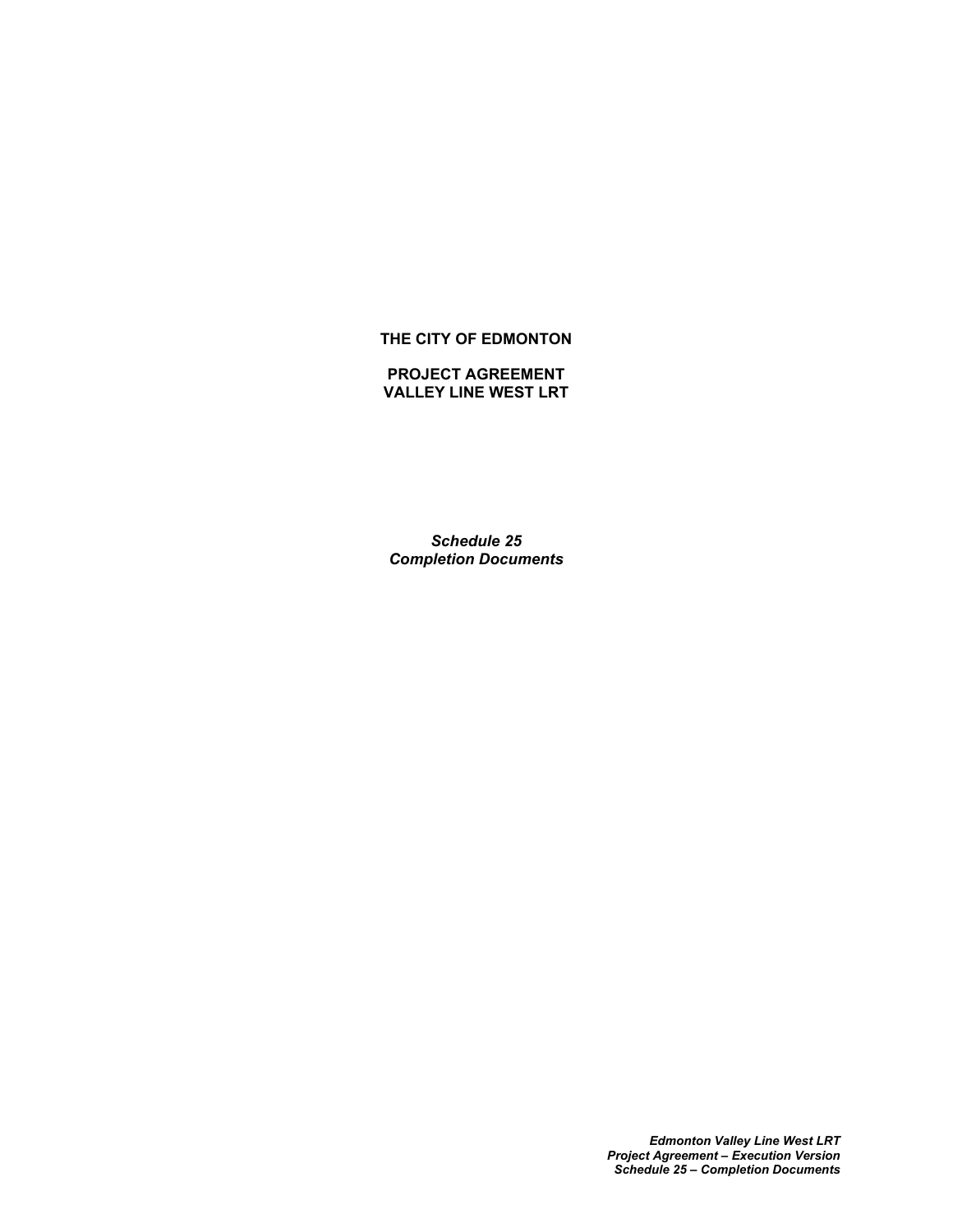# **TABLE OF CONTENTS**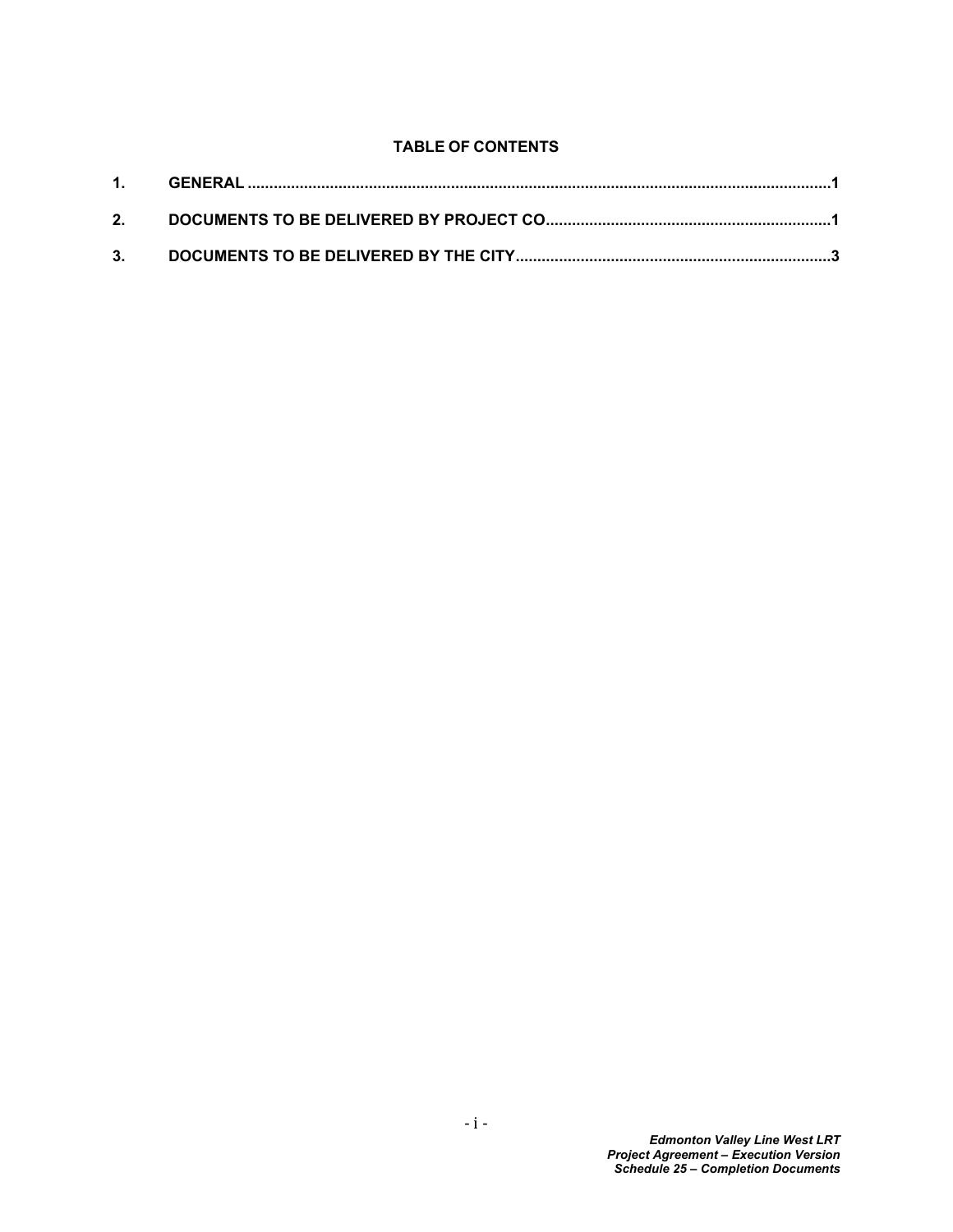#### **SCHEDULE 25**

## **COMPLETION DOCUMENTS**

## <span id="page-2-0"></span>**1. GENERAL**

In this Schedule "certified" will mean that the relevant document is certified (for and on behalf of the relevant corporation or other entity and without personal liability) by an officer, director or authorized signatory of the relevant corporation or other entity as a true and complete copy in full force and effect and unamended as of the date of the relevant certificate.

Where an original document is specifically referred to below, an electronic copy of such document will be delivered for the purposes of Commercial Close with original copies to follow as soon as practicable. For certainty, the preceding sentence will not apply with respect to the Bonds, with multiple obligee riders, which are to be delivered as originals for the purposes of Commercial Close.

## <span id="page-2-1"></span>**2. DOCUMENTS TO BE DELIVERED BY PROJECT CO**

Unless an original document is specifically referred to below, Project Co will deliver to the City a certified copy of the original of each of the following documents in accordance with Section 1.1(a) *[Document Deliveries]* of the Agreement:

- (a) an original of this Agreement, executed by Project Co, including for greater certainty the Proposal Extracts;
- (b) the Senior Financing Agreements, executed by the parties to such agreements;
- (c) an original of the Direct Lender Agreement, executed by the parties to such agreement (other than the City);
- (d) the Project Contracts, executed by the parties to such agreement;
- (e) a certificate from Project Co certifying, as at the Effective Date:
	- (i) that the delivered copies of the Project Contracts have not been assigned or transferred (except as security pursuant to the Senior Financing Agreements) and there are no agreements or undertakings in place to proceed with any such assignment or transfer; and
	- (ii) no Change in Control event or transaction has occurred, and there are no binding agreements in effect that will effect such a Change in Control, since the Financial Submission Date and no material adverse development, in respect of any of the foregoing Project Contractors has occurred that might reasonably affect Project Co's ability to perform all Project Work in accordance with the Project Requirements.
- (f) an original of the Performance Guarantee of Construction Guarantor, executed by the parties thereto (other than the City);
- (g) other Performance Security of the Project Contractor including the Bonds, with multiple obligee riders, executed by the parties thereto (other than the City);
- (h) an original of each Collateral Agreement, executed by the parties to such agreement (other than the City);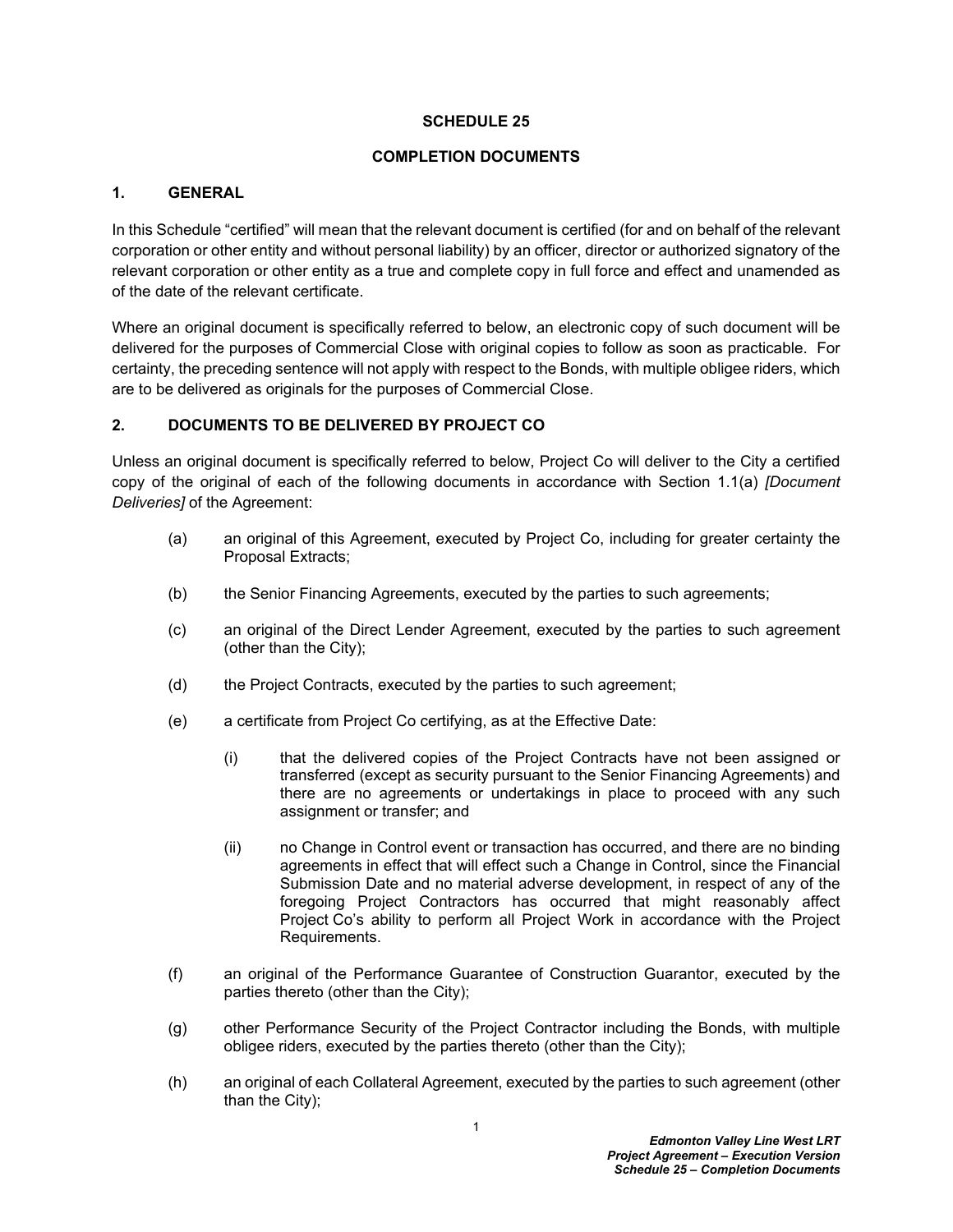- (i) an original of the opinion of counsel to each Project Contractor in respect of the Project Contract and the Collateral Agreement, such opinion to be in a form acceptable to the City and its counsel, acting reasonably;
- (j) an original of the opinion of counsel to the Construction Guarantor in respect of the guarantee given by the Construction Guarantor in support of this Agreement, such opinion to be in a form acceptable to the City and its counsel, acting reasonably;
- (k) certificates of an officer of each of Project Co and its Partners certifying true copies of the following:
	- (i) an authorizing resolution of the board of directors of Project Co and its Partners;
	- (ii) incumbency of the officers of Project Co and its Partners; and
	- (iii) the constating documents of Project Co and its Partners;
- (l) a certificate of an officer of each of the Project Contractors and Construction Guarantor certifying true copies of the following:
	- (i) an authorizing resolution of the board of directors of the Project Contractor and the Construction Guarantor;
	- (ii) incumbency of the officers of the Project Contractor and the Construction Guarantor; and
	- (iii) the constating documents of the Project Contractor and the Construction Guarantor;
- (m) certificate of good standing of Project Co and its Partners;
- (n) copies of certificates of insurance for all policies required to be taken out by Project Co in accordance with this Agreement, with copies of all such policies to follow delivery of the copies of certificates of insurance as soon as reasonably practicable and in any event within 30 days;
- (o) an original notice of appointment of Representatives to be appointed by Project Co under this Agreement;
- (p) an original of the opinion from counsel to Project Co that Project Co and its general Partners exist, have the power and capacity to enter into this Agreement, the Senior Financing Agreements, the Direct Lender Agreement and the Collateral Agreements, and that such documents have been duly authorized, executed and delivered by Project Co, create valid and binding obligations, and are enforceable against Project Co in accordance with their terms, in a form acceptable to the City and its counsel, acting reasonably, and including originals of relevant certificates and other documents relied upon by Project Co's counsel;
- (q) an original of the Insurance Trust Agreement, executed by the parties to such agreement (other than the City);
- (r) an original of the Acknowledgement and Acceptance of Early Works, executed by the parties to such agreement (other than the City); and
- (s) such other documents as the Parties may agree, each acting reasonably.